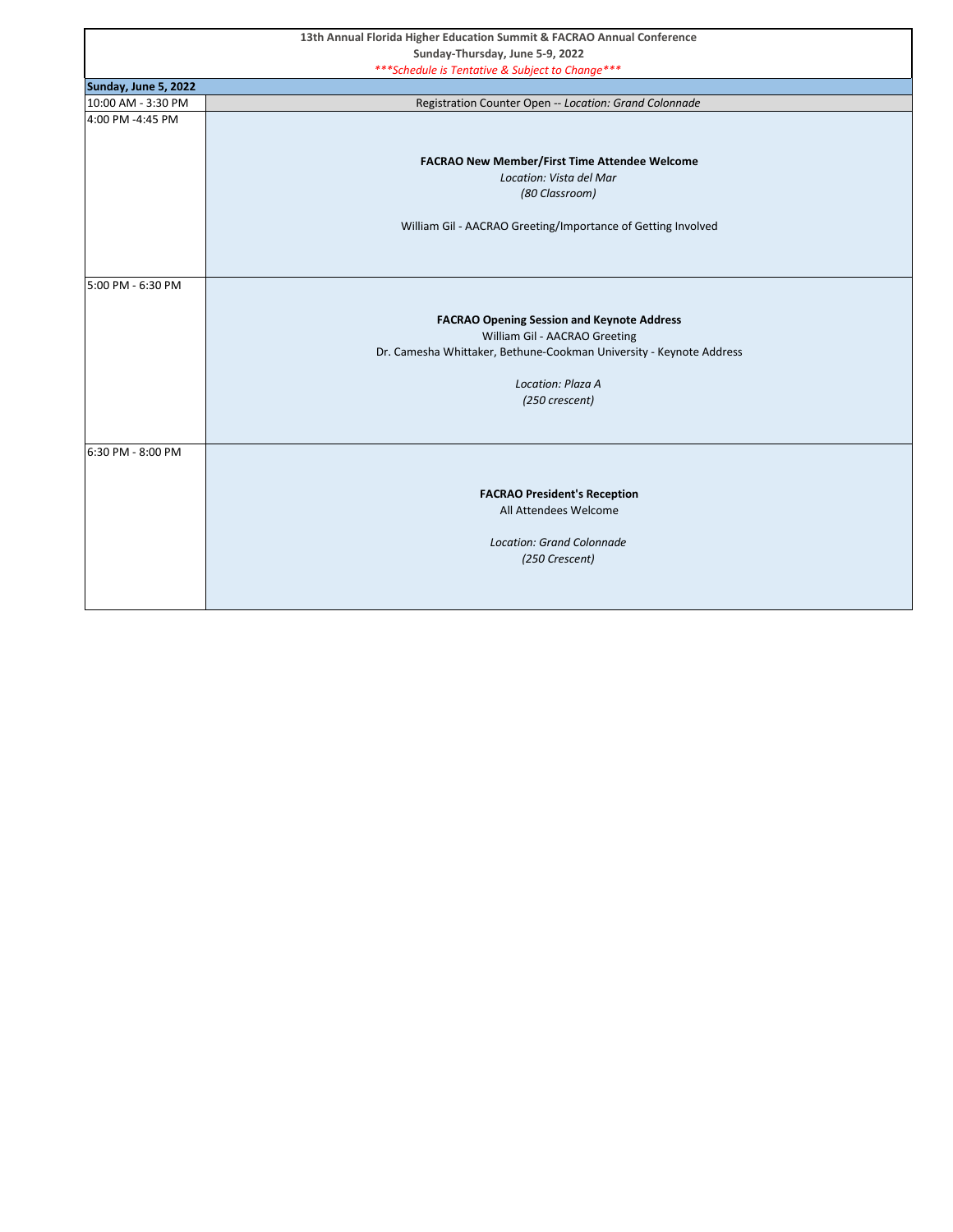|                                        | Monday, June 6, 2022                                                                                                                                                                                                                                                              |                                                                                                                                                                                                                                                                                        |                                                                                                                                                                                    |                                                                                                                                                                                                               |
|----------------------------------------|-----------------------------------------------------------------------------------------------------------------------------------------------------------------------------------------------------------------------------------------------------------------------------------|----------------------------------------------------------------------------------------------------------------------------------------------------------------------------------------------------------------------------------------------------------------------------------------|------------------------------------------------------------------------------------------------------------------------------------------------------------------------------------|---------------------------------------------------------------------------------------------------------------------------------------------------------------------------------------------------------------|
| 7:30 AM - 9:00 AM                      | <b>Breakfast on Your Own</b>                                                                                                                                                                                                                                                      |                                                                                                                                                                                                                                                                                        |                                                                                                                                                                                    |                                                                                                                                                                                                               |
| 8:00 AM - 5:00 PM                      | Registration Counter Open -- Location: Grand Colonnade                                                                                                                                                                                                                            |                                                                                                                                                                                                                                                                                        |                                                                                                                                                                                    |                                                                                                                                                                                                               |
| 9:00 AM - 4:00 PM                      | <b>Exhibitor Area Open -- Location: Grand Colonnade</b>                                                                                                                                                                                                                           |                                                                                                                                                                                                                                                                                        |                                                                                                                                                                                    |                                                                                                                                                                                                               |
| 9:00 AM - 10:00 AM                     | M1.1<br>Leading at All Levels<br><b>Brenda Knight &amp;</b><br>Danielle Chandonnet,<br>Florida SouthWestern State College<br>Location: Plaza A<br>(250 crescent)                                                                                                                  | M1.2<br>Shifting Sands to Kinetic Sand: How<br>Data Integration Can Strengthen your<br>Foundation<br>Maurice Simpkins, AMSimpkins &<br><b>Associates</b><br>Location: Plaza B<br>(75 classroom)                                                                                        | M1.3<br><b>Micro-Credentialing Basics</b><br>Diana Hull, University of Florida & Tom<br><b>Black</b><br>Location: Plaza C<br>(100 classroom)*                                      | M1.4<br>Leveraging Community Partnerships in<br><b>Student Recruitment</b><br>Ryan Clement,<br><b>Utica University</b><br>Location: Vista del Mar<br>(75 classroom)                                           |
|                                        |                                                                                                                                                                                                                                                                                   | Refreshment Break -- Location: Grand Colonnade                                                                                                                                                                                                                                         |                                                                                                                                                                                    |                                                                                                                                                                                                               |
| 10:00 AM - 10:30 AM                    |                                                                                                                                                                                                                                                                                   |                                                                                                                                                                                                                                                                                        |                                                                                                                                                                                    |                                                                                                                                                                                                               |
| 10:30 AM - 11:30 AM                    | M2.1<br>You've Got a Friend in You - Strategies<br>For How To Build Up When It's Easy To<br><b>Tear Down</b><br>James Silvers, University of Florida<br>Location: Plaza A<br>(250 crescent)                                                                                       | M2.2<br><b>Credential Evaluation Fundamentals</b><br>Marina Monastyrskaya, Ana Chavez,<br><b>International Education Evaluations</b><br>(IEE)<br>Location: Plaza B<br>(75 classroom)                                                                                                   | M2.3<br>The Transfer Portal Implementation<br>Process<br>Jimmy Sherman & Valerie Kisseloff,<br><b>Embry-Riddle Aeronautical University</b><br>Location: Plaza C<br>(100 classroom) | M2.4<br>How to Engage Admits & Students:<br>Motimatic Shares Practical Insights to<br><b>Improve Enrollment This Term</b><br>Dr. Michelle Riconscente, Motimatic<br>Location: Vista del Mar<br>(75 classroom) |
| 11:30 PM - 1:00 PM                     |                                                                                                                                                                                                                                                                                   |                                                                                                                                                                                                                                                                                        | Lunch on Your Own / Past President's Luncheon (Invitation Only)                                                                                                                    |                                                                                                                                                                                                               |
| 1:00 PM - 2:00 PM<br>2:15 PM - 3:15 PM | M3.1<br>Are you Working in a Castle or a<br>Dungeon? Tips and Tools to Building<br>the Best Castle to Thrive-- Not Just<br><b>Barely Survive--in the Workplace!</b><br>Jessica Areas & Kristell Padel,<br>University of Central Florida<br>Location: Plaza A<br>$(250$ crescent)* | M <sub>3.2</sub><br>Non-Traditional Students Are The Next<br>Wave of Growth in Higher Ed. Are<br>Your Admissions Processes Ready For<br>It?<br>Larry Grey, Mutara, Inc.<br>Location: Plaza B<br>(75 classroom)<br>M4.1<br><b>AACRAO Federal Relation Update</b><br>William Gil, AACRAO | M3.3<br><b>Financial Aid Updates</b><br>Alicia Keaton, University of Central<br>Florida<br>Location: Plaza C<br>(100 classroom)                                                    | M3.4<br>Clearinghouse 101<br>Joe Carlson, National Student<br>Clearinghouse<br>Location: Vista del Mar<br>(75 classroom)                                                                                      |
|                                        | Location: Plaza A<br>(250 crescent)                                                                                                                                                                                                                                               |                                                                                                                                                                                                                                                                                        |                                                                                                                                                                                    |                                                                                                                                                                                                               |
| 3:15 PM - 3:45 PM                      |                                                                                                                                                                                                                                                                                   | Refreshment Break -- Location: Grand Colonnade                                                                                                                                                                                                                                         |                                                                                                                                                                                    |                                                                                                                                                                                                               |
| 3:45 PM - 4:45 PM                      | M5.1<br>Leading from Above and Below:<br>Women in Technology and Education<br>M. J. Caro, Ellucian & Helen Gonzales,<br>Florida International University<br>Location: Plaza A<br>(250 crescent)                                                                                   | M <sub>5.2</sub><br>Publish a Catalog that Drives Student<br><b>Success</b><br>Kevin Stejskal, CourseLeaf & Dr.<br>Catherine Johnston,<br>Eastern Florida State College<br>Location: Plaza B<br>(75 classroom)                                                                         | M <sub>5.3</sub><br>Managing Expectations - Students,<br>Staff, and Leadership<br>Alicia Keaton, University of Central<br>Florida<br>Location: Plaza C<br>(100 classroom)          | M5.4<br>Revolutionize your Transcript<br>Processing with Intelligent Automation<br>Aaron Davis, Shamrock Solutions<br>Location: Vista del Mar<br>(75 classroom)                                               |
| 5:00 PM - 8:00 PM                      | Dinner on Your Own                                                                                                                                                                                                                                                                |                                                                                                                                                                                                                                                                                        |                                                                                                                                                                                    |                                                                                                                                                                                                               |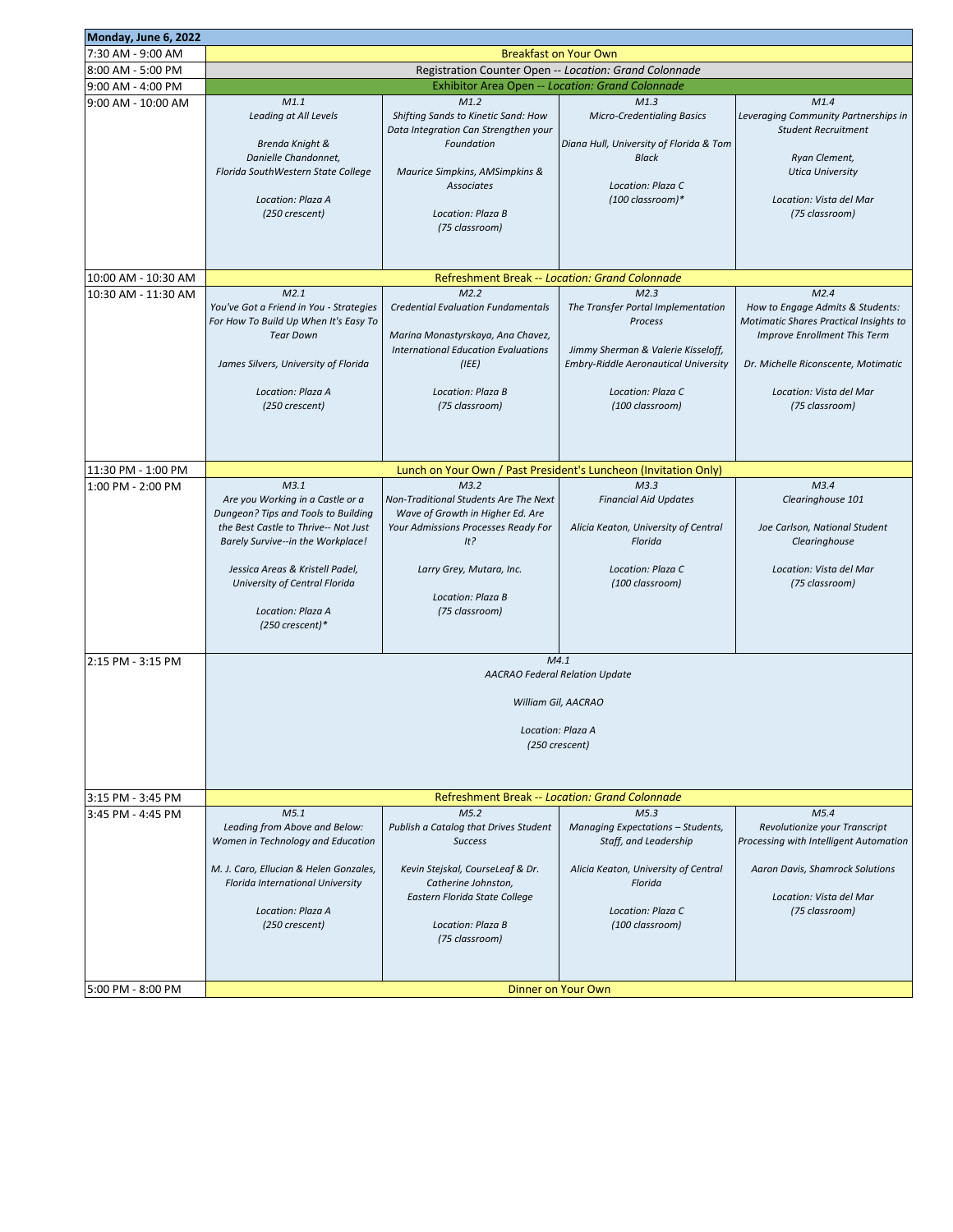| Tuesday, June 7, 2022 |                                                        |                                                                                 |                                                                                                    |                                                       |
|-----------------------|--------------------------------------------------------|---------------------------------------------------------------------------------|----------------------------------------------------------------------------------------------------|-------------------------------------------------------|
| 7:30 AM - 9:00 AM     | <b>Breakfast on Your Own</b>                           |                                                                                 |                                                                                                    |                                                       |
| 8:00 AM - 5:00 PM     | Registration Counter Open -- Location: Grand Colonnade |                                                                                 |                                                                                                    |                                                       |
| 9:00 AM - 4:00 PM     |                                                        | <b>Exhibitor Area Open -- Location: Grand Colonnade</b>                         |                                                                                                    |                                                       |
| 9:00 AM - 10:00 AM    | T1.1                                                   | T1.2                                                                            | T1.3                                                                                               | T1.4                                                  |
|                       | Self-Care Begins with Awareness                        | Provide Every Student with The Keys to                                          | Process Automation - The Evolution                                                                 | Homeschooling 101                                     |
|                       |                                                        | <b>Economic Mobility</b>                                                        | within Education                                                                                   | Sandra Nelson, Indian River State                     |
|                       | Greta LeDoyen, Embry-Riddle                            |                                                                                 |                                                                                                    | College                                               |
|                       | <b>Aeronautical University</b>                         | Brad Hunter, GreenLight Credentials                                             | <b>Ben Trammell, Softdocs</b>                                                                      | Location: Vista del Mar                               |
|                       |                                                        |                                                                                 |                                                                                                    | (75 classroom)                                        |
|                       | Location: Plaza A<br>(250 crescent)                    | Location: Plaza B<br>(75 classroom)*                                            | Location: Plaza C<br>(100 classroom)                                                               | T1.5<br>Getting Involved with FACRAO: A               |
|                       |                                                        |                                                                                 |                                                                                                    | Discussion with FACRAO Presidents:                    |
|                       |                                                        |                                                                                 |                                                                                                    | Mimi Roberson, Ed Trombley & Diana                    |
|                       |                                                        |                                                                                 |                                                                                                    | Hull                                                  |
|                       |                                                        |                                                                                 |                                                                                                    | Location: Granada A (75 Classroom)                    |
| 10:00 AM - 10:30 AM   |                                                        | Refreshment Break -- Location: Grand Colonnade                                  |                                                                                                    |                                                       |
|                       | T2.1                                                   | T2.2                                                                            | T2.3                                                                                               | T2.4                                                  |
| 10:30 AM - 11:30 AM   | Update from AACRAO National Office                     | You Get an Exception! And You Get an                                            | Everyone Belongs: Breaking Down                                                                    | "Let's Talk Tech" Round Table                         |
|                       |                                                        | <b>Exception! The Agonies of Evaluating</b>                                     | <b>Barriers for Access and Student</b>                                                             | CRM (Salesforce, Slate, Hobsons,                      |
|                       | William Gil, AACRAO                                    | <b>Exceptions to Student Policy and</b>                                         | <b>Success</b>                                                                                     | Anthology, Enrollment RX, TargetX) &                  |
|                       |                                                        | Procedure.                                                                      |                                                                                                    | SIS (PeopleSoft, Power Campus,                        |
|                       | Location: Plaza A                                      |                                                                                 | Dr. Elisabet Vizoso, Miami Dade                                                                    | Datatel, Workday, Banner, Colleague,                  |
|                       | (250 crescent)                                         | Ed Trombley & Dana Howard,                                                      | College                                                                                            | Jenzebar)                                             |
|                       |                                                        | <b>Embry-Riddle Aeronautical University</b>                                     |                                                                                                    |                                                       |
|                       |                                                        |                                                                                 | Location: Plaza C                                                                                  | <b>Facilitated by FACRAO EC Members</b>               |
|                       |                                                        | Location: Plaza B<br>(75 classroom)                                             | (100 classroom)                                                                                    | Location: Vista del Mar                               |
|                       |                                                        |                                                                                 |                                                                                                    | (75 classroom)                                        |
|                       |                                                        |                                                                                 |                                                                                                    |                                                       |
| 11:30 PM - 1:00 PM    |                                                        |                                                                                 | Lunch on Your Own                                                                                  |                                                       |
| 1:00 PM - 2:00 PM     | T3.1                                                   | T3.2                                                                            | T3.3                                                                                               | T3.4                                                  |
|                       | Self-Advocacy: Climbing without a<br>Ladder            | Paradigm: Credentialing at its best.                                            | F-1 International Advising from an                                                                 | <b>Streamlining the Admissions Process</b>            |
|                       |                                                        | The easiest, quickest, most advanced<br>solutions for both paper and electronic | Admissions and Registrar Perspective                                                               | with the Self-Reported Academic<br>Record (SSAR/SRAR) |
|                       | Jessica Simmons, University of Central                 | credentials in the industry!                                                    | Lacy Adams, Embry-Riddle                                                                           |                                                       |
|                       | Florida                                                |                                                                                 | <b>Aeronautical University</b>                                                                     | Paul Johnson, Scarlet CS                              |
|                       |                                                        | Elizabeth Kunde, Paradigm, Inc.                                                 |                                                                                                    |                                                       |
|                       | Location: Plaza A                                      |                                                                                 | Location: Plaza C                                                                                  | Location: Vista del Mar                               |
|                       | (250 crescent)                                         | Location: Plaza B                                                               | (100 classroom)*                                                                                   | (75 classroom)                                        |
|                       |                                                        | (75 classroom)                                                                  |                                                                                                    |                                                       |
|                       |                                                        |                                                                                 |                                                                                                    |                                                       |
|                       |                                                        |                                                                                 |                                                                                                    |                                                       |
| 2:15 PM - 3:15 PM     | T4.1                                                   | T4.2                                                                            | T4.3                                                                                               | T4.4                                                  |
|                       | Appreciating Change: Using                             | <b>Integrate Your Academic Operations</b>                                       | Bringing Calm to the Academic Policy                                                               | VA Roundtable Discussion                              |
|                       | Appreciative Inquiry for Cross-                        | for Student Success                                                             | Chaos - Roles of the Registrar                                                                     |                                                       |
|                       | Departmental Development                               | Ben Chester, Coursedog                                                          | Jay Hoying, Florida Polytechnic                                                                    | William Gil, AACRAO                                   |
|                       | Glenna Schubert, University of South                   |                                                                                 | University                                                                                         | Location: Vista del Mar                               |
|                       | Florida                                                | Location: Plaza B                                                               |                                                                                                    | (75 classroom)                                        |
|                       |                                                        | (75 classroom)                                                                  | Location: Plaza C                                                                                  |                                                       |
|                       | Location: Plaza A                                      |                                                                                 | (100 classroom)                                                                                    |                                                       |
|                       | (250 crescent)                                         |                                                                                 |                                                                                                    |                                                       |
|                       |                                                        |                                                                                 |                                                                                                    |                                                       |
|                       |                                                        |                                                                                 |                                                                                                    |                                                       |
| 3:15 PM - 3:45 PM     |                                                        | Refreshment Break -- Location: Grand Colonnade                                  |                                                                                                    |                                                       |
| 3:45 PM - 4:45 PM     | T5.1                                                   | T5.2                                                                            | T5.3                                                                                               | T5.4                                                  |
|                       | Fearless Leadership                                    | AI Tools Driving Success for Florida                                            | Florida Department of Education,                                                                   | Application for Admissions UX Tips                    |
|                       |                                                        | <b>Colleges &amp; Universities</b>                                              | Division of Florida Colleges Updates                                                               | and Techniques                                        |
|                       | Marsha Kiner, Association of Florida<br>Colleges       | Alicia Yopchick, Ocelot                                                         | <b>Shanna Autry</b>                                                                                | Larry Grey, Mutara, Inc.                              |
|                       |                                                        |                                                                                 | <b>Florida DOE</b>                                                                                 |                                                       |
|                       | Location: Plaza A                                      | Location: Plaza B                                                               |                                                                                                    |                                                       |
|                       | (250 crescent) *Move to Granada A if                   | (75 classroom)                                                                  | Location: Plaza C                                                                                  | Location: Vista del Mar                               |
|                       | bad weather to setup for Big Event                     |                                                                                 | (100 classroom)*                                                                                   | (75 classroom)                                        |
|                       |                                                        |                                                                                 |                                                                                                    |                                                       |
|                       |                                                        |                                                                                 |                                                                                                    |                                                       |
|                       |                                                        |                                                                                 |                                                                                                    |                                                       |
| 6:00 PM - 9:00 PM     |                                                        |                                                                                 | The Big Event -- Location: Outside Seabreeze Deck (Plaza A if incliment weather, 6:30pm if inside) |                                                       |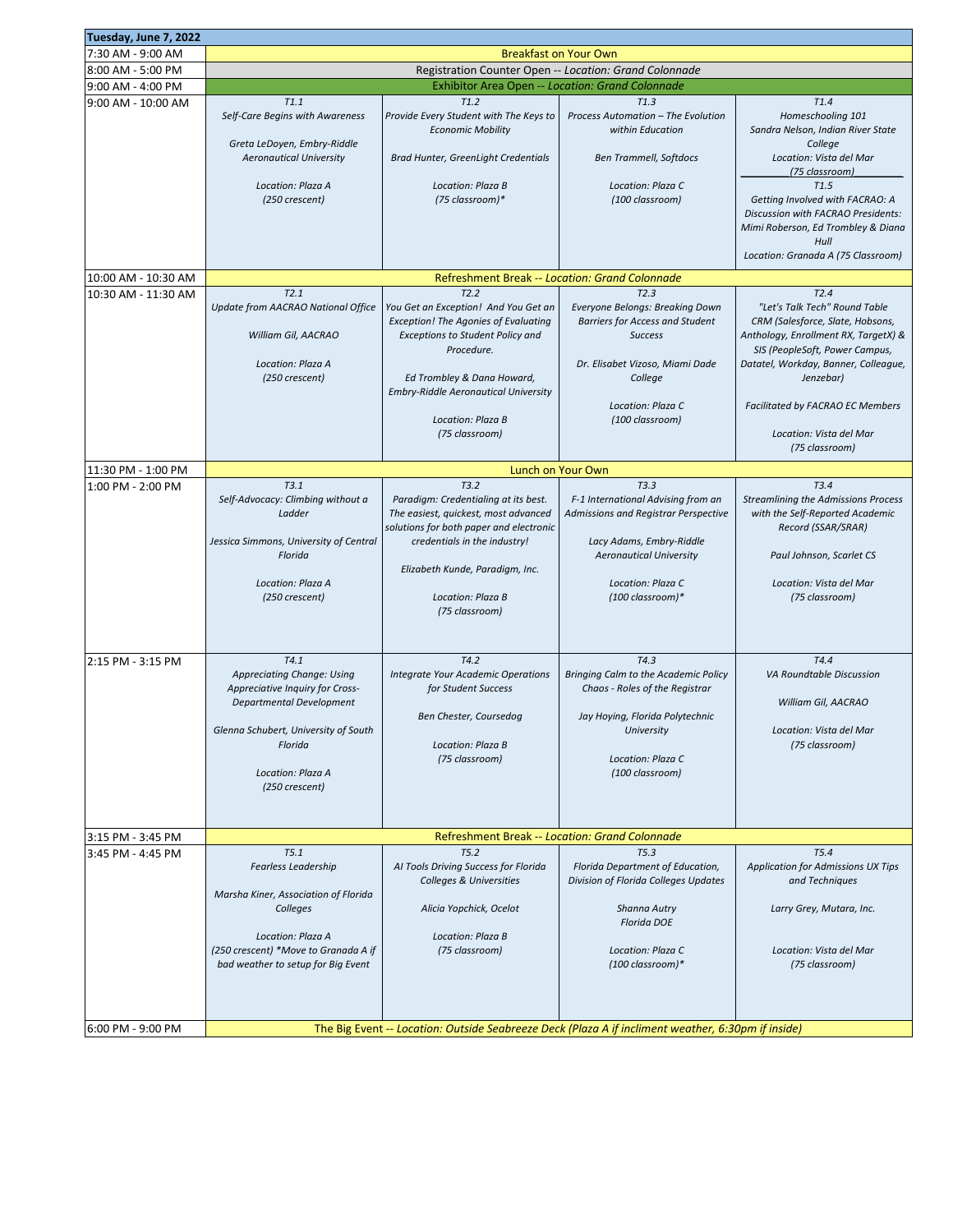| Wednesday, June 8, 2022 |                                                                                                                                                                                                                                             |                                                                                                                                                                     |                                                                                                                                                         |                                                                                                                                                                                                     |  |
|-------------------------|---------------------------------------------------------------------------------------------------------------------------------------------------------------------------------------------------------------------------------------------|---------------------------------------------------------------------------------------------------------------------------------------------------------------------|---------------------------------------------------------------------------------------------------------------------------------------------------------|-----------------------------------------------------------------------------------------------------------------------------------------------------------------------------------------------------|--|
| 7:30 AM - 9:00 AM       | <b>Breakfast on Your Own</b>                                                                                                                                                                                                                |                                                                                                                                                                     |                                                                                                                                                         |                                                                                                                                                                                                     |  |
| 8:00 AM - 5:00 PM       | Registration Counter Open -- Location: Grand Colonnade                                                                                                                                                                                      |                                                                                                                                                                     |                                                                                                                                                         |                                                                                                                                                                                                     |  |
| 9:00 AM - 10:00 AM      | W1.1<br><b>Balancing Open Access Admission with</b><br>Fraud Prevention: How HCC<br><b>Automated Admissions Decisions and</b><br><b>Reduced Manual Application</b><br>Processing<br>Kayla Charles, Hillsborough<br><b>Community College</b> | W1.2<br>We don't need no stinkin badges, but<br>they're fun, so let's use them!<br>Alton Austin, College of Central Florida<br>Location: Plaza B<br>(75 classroom)* | W1.3<br><b>Student Success and Data-Driven</b><br><b>Decision Making</b><br>Tobin Shorey, University of Florida<br>Location: Plaza C<br>(100 classroom) | W1.4<br>The Future of International Students:<br>An Analysis of Enrollment Trends and<br><b>Cultural Implications</b><br>Ray Xu, University of Florida<br>Location: Vista del Mar<br>(75 classroom) |  |
|                         | Location: Plaza A<br>(250 crescent)                                                                                                                                                                                                         |                                                                                                                                                                     |                                                                                                                                                         |                                                                                                                                                                                                     |  |
| 10:00 AM - 10:15 AM     |                                                                                                                                                                                                                                             | Refreshment Break -- Location: Grand Colonnade                                                                                                                      |                                                                                                                                                         |                                                                                                                                                                                                     |  |
| 10:15 AM - 11:15 AM     |                                                                                                                                                                                                                                             | W2.1                                                                                                                                                                |                                                                                                                                                         | W2.2                                                                                                                                                                                                |  |
|                         |                                                                                                                                                                                                                                             |                                                                                                                                                                     |                                                                                                                                                         |                                                                                                                                                                                                     |  |
|                         |                                                                                                                                                                                                                                             | <b>ADMISSIONS ROUND TABLE</b>                                                                                                                                       | <b>REGISTRAR ROUND TABLE</b>                                                                                                                            |                                                                                                                                                                                                     |  |
|                         |                                                                                                                                                                                                                                             | Location: Plaza C                                                                                                                                                   | Location: Vista del Mar                                                                                                                                 |                                                                                                                                                                                                     |  |
|                         | (100 classroom)                                                                                                                                                                                                                             |                                                                                                                                                                     | (75 classroom)                                                                                                                                          |                                                                                                                                                                                                     |  |
|                         |                                                                                                                                                                                                                                             |                                                                                                                                                                     |                                                                                                                                                         |                                                                                                                                                                                                     |  |
|                         |                                                                                                                                                                                                                                             |                                                                                                                                                                     |                                                                                                                                                         |                                                                                                                                                                                                     |  |
|                         |                                                                                                                                                                                                                                             |                                                                                                                                                                     |                                                                                                                                                         |                                                                                                                                                                                                     |  |
|                         |                                                                                                                                                                                                                                             |                                                                                                                                                                     |                                                                                                                                                         |                                                                                                                                                                                                     |  |
| 11:15 AM - 12:00 PM     |                                                                                                                                                                                                                                             |                                                                                                                                                                     |                                                                                                                                                         |                                                                                                                                                                                                     |  |
|                         |                                                                                                                                                                                                                                             |                                                                                                                                                                     |                                                                                                                                                         |                                                                                                                                                                                                     |  |
|                         |                                                                                                                                                                                                                                             |                                                                                                                                                                     | W3.1                                                                                                                                                    |                                                                                                                                                                                                     |  |
|                         |                                                                                                                                                                                                                                             |                                                                                                                                                                     |                                                                                                                                                         |                                                                                                                                                                                                     |  |
|                         | Luncheon Summit Speaker Session:<br>Pressing Issues in Higher Education                                                                                                                                                                     |                                                                                                                                                                     |                                                                                                                                                         |                                                                                                                                                                                                     |  |
|                         | William Gil - AACRAO Update                                                                                                                                                                                                                 |                                                                                                                                                                     |                                                                                                                                                         |                                                                                                                                                                                                     |  |
|                         |                                                                                                                                                                                                                                             |                                                                                                                                                                     |                                                                                                                                                         |                                                                                                                                                                                                     |  |
|                         |                                                                                                                                                                                                                                             | Location: Plaza A                                                                                                                                                   |                                                                                                                                                         |                                                                                                                                                                                                     |  |
|                         | (250 crescent)                                                                                                                                                                                                                              |                                                                                                                                                                     |                                                                                                                                                         |                                                                                                                                                                                                     |  |
|                         |                                                                                                                                                                                                                                             |                                                                                                                                                                     |                                                                                                                                                         |                                                                                                                                                                                                     |  |
| 12:00 PM - 1:30 PM      |                                                                                                                                                                                                                                             |                                                                                                                                                                     |                                                                                                                                                         |                                                                                                                                                                                                     |  |
|                         |                                                                                                                                                                                                                                             |                                                                                                                                                                     |                                                                                                                                                         |                                                                                                                                                                                                     |  |
|                         | W4.1                                                                                                                                                                                                                                        |                                                                                                                                                                     |                                                                                                                                                         |                                                                                                                                                                                                     |  |
|                         | <b>FACRAO Annual Business Meeting &amp;</b>                                                                                                                                                                                                 |                                                                                                                                                                     |                                                                                                                                                         |                                                                                                                                                                                                     |  |
|                         | Combined FACRAO/FCRAO Luncheon                                                                                                                                                                                                              |                                                                                                                                                                     |                                                                                                                                                         |                                                                                                                                                                                                     |  |
|                         |                                                                                                                                                                                                                                             |                                                                                                                                                                     |                                                                                                                                                         |                                                                                                                                                                                                     |  |
|                         | Location: Plaza A (250 crescent)                                                                                                                                                                                                            |                                                                                                                                                                     |                                                                                                                                                         |                                                                                                                                                                                                     |  |
|                         | Plaza B (buffet to be setup in B)                                                                                                                                                                                                           |                                                                                                                                                                     |                                                                                                                                                         |                                                                                                                                                                                                     |  |
|                         |                                                                                                                                                                                                                                             |                                                                                                                                                                     |                                                                                                                                                         |                                                                                                                                                                                                     |  |
| 1:30 PM - 2:00 PM       | FCRAO (FCS/SUS) Free Time - Break on Your Own                                                                                                                                                                                               |                                                                                                                                                                     |                                                                                                                                                         |                                                                                                                                                                                                     |  |
| 2:00 PM - 3:00 PM       |                                                                                                                                                                                                                                             |                                                                                                                                                                     |                                                                                                                                                         |                                                                                                                                                                                                     |  |
|                         |                                                                                                                                                                                                                                             |                                                                                                                                                                     | W5.1                                                                                                                                                    |                                                                                                                                                                                                     |  |
|                         |                                                                                                                                                                                                                                             |                                                                                                                                                                     | FCRAO (FCS/SUS) Joint Programming: Residency                                                                                                            |                                                                                                                                                                                                     |  |
|                         |                                                                                                                                                                                                                                             | Presentation by state residency committee representatives and discussion                                                                                            |                                                                                                                                                         |                                                                                                                                                                                                     |  |
|                         |                                                                                                                                                                                                                                             |                                                                                                                                                                     |                                                                                                                                                         |                                                                                                                                                                                                     |  |
|                         |                                                                                                                                                                                                                                             |                                                                                                                                                                     |                                                                                                                                                         |                                                                                                                                                                                                     |  |
|                         |                                                                                                                                                                                                                                             | Location: Vista del Mar                                                                                                                                             |                                                                                                                                                         |                                                                                                                                                                                                     |  |
|                         | (75 classroom)                                                                                                                                                                                                                              |                                                                                                                                                                     |                                                                                                                                                         |                                                                                                                                                                                                     |  |
|                         |                                                                                                                                                                                                                                             |                                                                                                                                                                     |                                                                                                                                                         |                                                                                                                                                                                                     |  |
|                         |                                                                                                                                                                                                                                             |                                                                                                                                                                     |                                                                                                                                                         |                                                                                                                                                                                                     |  |
| 3:00 PM - 3:30 PM       | Break -- (Beverages only)                                                                                                                                                                                                                   |                                                                                                                                                                     |                                                                                                                                                         |                                                                                                                                                                                                     |  |
| 3:30 PM - 5:00 PM       |                                                                                                                                                                                                                                             |                                                                                                                                                                     |                                                                                                                                                         |                                                                                                                                                                                                     |  |
|                         |                                                                                                                                                                                                                                             |                                                                                                                                                                     |                                                                                                                                                         |                                                                                                                                                                                                     |  |
|                         | W6.1                                                                                                                                                                                                                                        |                                                                                                                                                                     |                                                                                                                                                         |                                                                                                                                                                                                     |  |
|                         | FCRAO (FCS/SUS) Joint Programming: Hot Topiocs                                                                                                                                                                                              |                                                                                                                                                                     |                                                                                                                                                         |                                                                                                                                                                                                     |  |
|                         | Round Table/Open Forum for discussion. Topics include: Civic Literacy, Badging, Reverse Transfer                                                                                                                                            |                                                                                                                                                                     |                                                                                                                                                         |                                                                                                                                                                                                     |  |
|                         |                                                                                                                                                                                                                                             | Location: Vista del Mar                                                                                                                                             |                                                                                                                                                         |                                                                                                                                                                                                     |  |
|                         |                                                                                                                                                                                                                                             | (75 classroom)                                                                                                                                                      |                                                                                                                                                         |                                                                                                                                                                                                     |  |
|                         |                                                                                                                                                                                                                                             |                                                                                                                                                                     |                                                                                                                                                         |                                                                                                                                                                                                     |  |
|                         |                                                                                                                                                                                                                                             |                                                                                                                                                                     |                                                                                                                                                         |                                                                                                                                                                                                     |  |
| 5:00 PM - 8:00 PM       |                                                                                                                                                                                                                                             |                                                                                                                                                                     | Dinner on Your Own                                                                                                                                      |                                                                                                                                                                                                     |  |
|                         |                                                                                                                                                                                                                                             |                                                                                                                                                                     |                                                                                                                                                         |                                                                                                                                                                                                     |  |